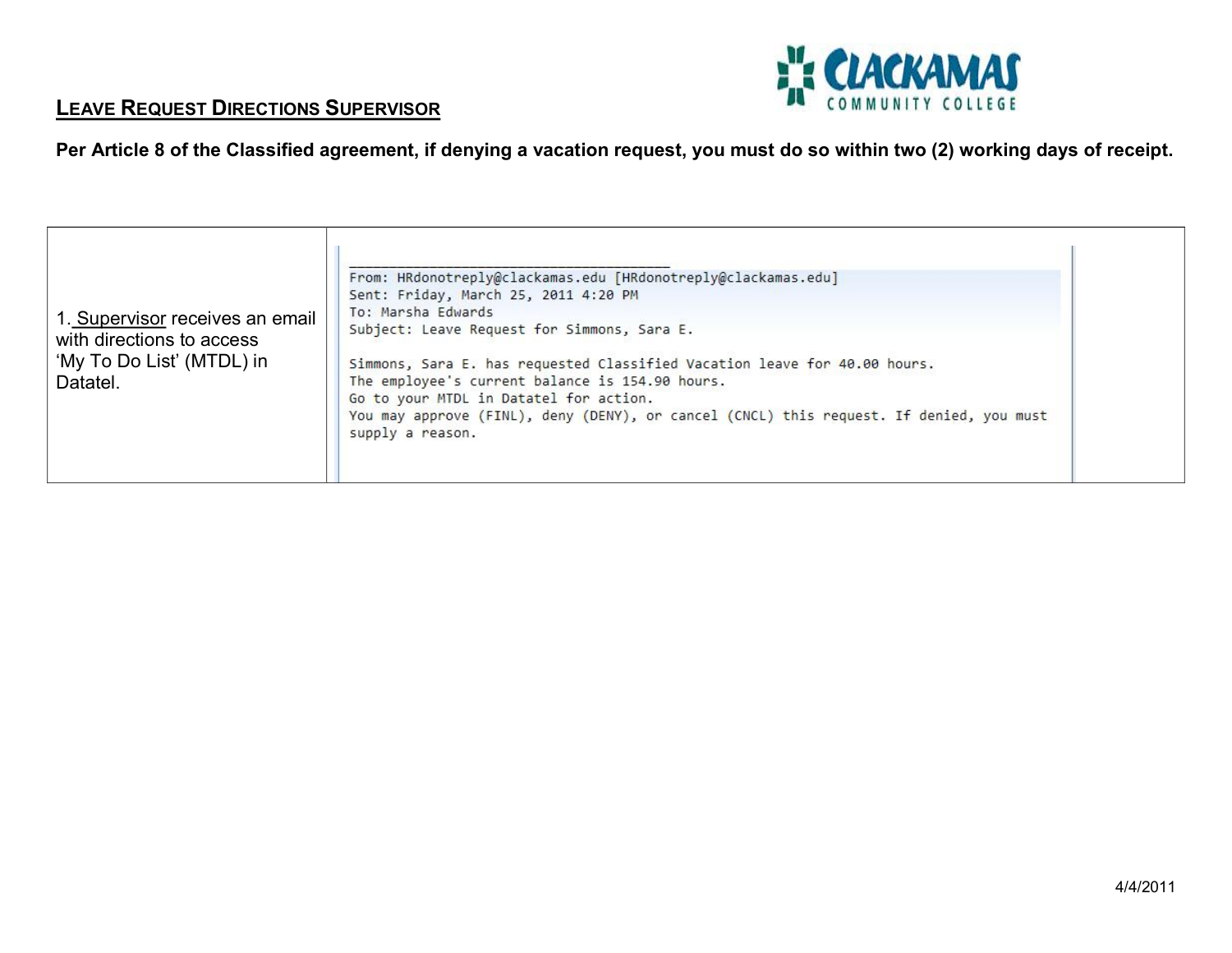

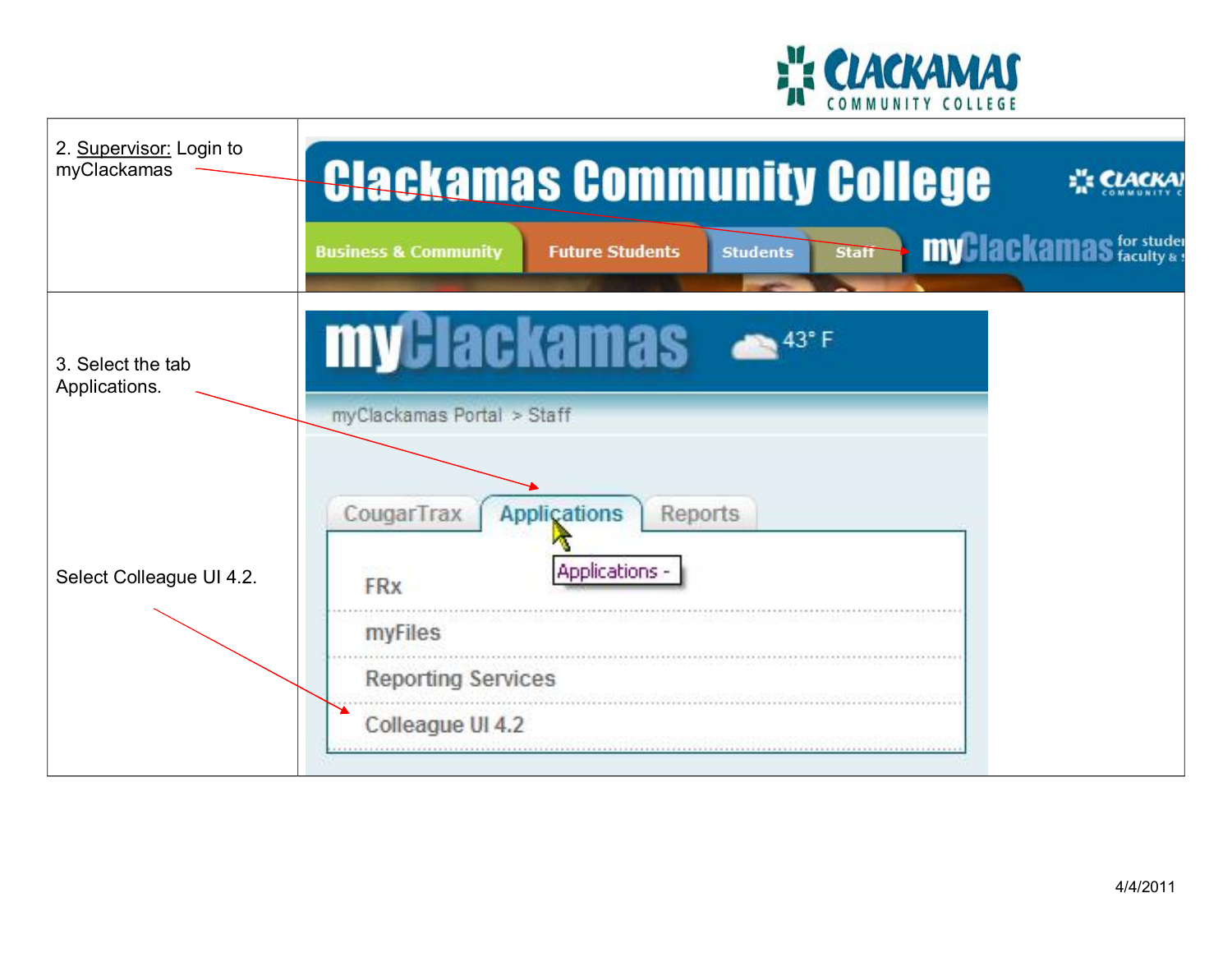

|                              | Inix<br>Ul 4.2 - Datatel Colleague Ul 4.2 TEST - [tiffaniec / test] - Windows Internet Explorer                                                                                                                                                                                                                                                                                                          |                             |  |
|------------------------------|----------------------------------------------------------------------------------------------------------------------------------------------------------------------------------------------------------------------------------------------------------------------------------------------------------------------------------------------------------------------------------------------------------|-----------------------------|--|
|                              | dackamas.edu:                                                                                                                                                                                                                                                                                                                                                                                            |                             |  |
|                              | <b>SEARCH RESULTS</b><br>NAVIGATION-<br><b>EAVORITES</b><br>orm Search                                                                                                                                                                                                                                                                                                                                   |                             |  |
|                              | (75)(2)(x)<br>": CLACKAMAS<br>No Active Context                                                                                                                                                                                                                                                                                                                                                          |                             |  |
|                              | $\n  ②\n  ②$<br>File Options Help<br>( Save ) ( W Save All ) ( X Cancel ) ( XX Cancel All )                                                                                                                                                                                                                                                                                                              |                             |  |
| 4. Click 'OK' to move past   |                                                                                                                                                                                                                                                                                                                                                                                                          |                             |  |
| the FERPA alert.             |                                                                                                                                                                                                                                                                                                                                                                                                          |                             |  |
|                              |                                                                                                                                                                                                                                                                                                                                                                                                          |                             |  |
|                              |                                                                                                                                                                                                                                                                                                                                                                                                          |                             |  |
|                              | <b>PID5 System Message</b>                                                                                                                                                                                                                                                                                                                                                                               |                             |  |
|                              | You are accessing student information that is protected by the Family Educational Rights and Privacy Act (FERPA). Access to student information is provided to college<br>personnel with an educational need to www. Disclosure of student information within the college does not constitute institutional authorization to transmit, share, or disclose information received to a this that per Please |                             |  |
|                              | OK                                                                                                                                                                                                                                                                                                                                                                                                       |                             |  |
|                              |                                                                                                                                                                                                                                                                                                                                                                                                          |                             |  |
|                              |                                                                                                                                                                                                                                                                                                                                                                                                          |                             |  |
|                              |                                                                                                                                                                                                                                                                                                                                                                                                          |                             |  |
|                              | UI 4.2 - Datatel Colleague UI 4.2 TEST - [tiffaniec / test] - Windows Internet Explorer                                                                                                                                                                                                                                                                                                                  | $\Box$ $\Box$ $\times$      |  |
|                              | m<br>tp://webuitestsrv. <b>clackamas.edu</b> :8001/test_ui4/sl/index.htm                                                                                                                                                                                                                                                                                                                                 | ☆                           |  |
| 5. From the Navigation       | <b>SEARCH RESULTS</b><br><b>NAVIGATION</b><br>FAVORITES<br>$\blacktriangle$<br>? Logout<br>Form Search<br>Search                                                                                                                                                                                                                                                                                         |                             |  |
| toolbar,                     | Application: UT                                                                                                                                                                                                                                                                                                                                                                                          | $\left($<br>00000           |  |
|                              | CLACKAMAS<br>▶ Workflow Management System - WF                                                                                                                                                                                                                                                                                                                                                           |                             |  |
|                              |                                                                                                                                                                                                                                                                                                                                                                                                          |                             |  |
| select UT,                   |                                                                                                                                                                                                                                                                                                                                                                                                          |                             |  |
|                              | File Options Help<br>Save ( W Save All ) ( X Can                                                                                                                                                                                                                                                                                                                                                         | 880                         |  |
|                              |                                                                                                                                                                                                                                                                                                                                                                                                          |                             |  |
|                              |                                                                                                                                                                                                                                                                                                                                                                                                          |                             |  |
|                              |                                                                                                                                                                                                                                                                                                                                                                                                          |                             |  |
|                              |                                                                                                                                                                                                                                                                                                                                                                                                          |                             |  |
|                              |                                                                                                                                                                                                                                                                                                                                                                                                          |                             |  |
|                              | C UI 4.2 - Datatel Colleague UI 4.2 TEST - [tiffaniec / test] - Windows Internet Explorer                                                                                                                                                                                                                                                                                                                | $\Box$                      |  |
|                              | $\bullet$<br>http://webuitestsrv.clackamas.edu:8001/test_ui4/sl/index.htm                                                                                                                                                                                                                                                                                                                                | ₩                           |  |
| a. In the Form Search Field, | <b>SEARCH RESULTS</b><br><b>NAVIGATION</b><br><b>FAVORITES</b>                                                                                                                                                                                                                                                                                                                                           | ? Logout                    |  |
| type 'MTDL,' (My To Do       | <b>MTDL</b><br>Search                                                                                                                                                                                                                                                                                                                                                                                    |                             |  |
| List).                       |                                                                                                                                                                                                                                                                                                                                                                                                          | 00000                       |  |
|                              | <b>ELACKAMAS</b><br>No Active Context                                                                                                                                                                                                                                                                                                                                                                    |                             |  |
| Select Search.               |                                                                                                                                                                                                                                                                                                                                                                                                          |                             |  |
|                              | File Options Help<br>( Save ) ( W Save All ) ( X Cancel ) ( XX Cancel All<br>$(-)$                                                                                                                                                                                                                                                                                                                       | 880<br>$\left( \pm \right)$ |  |
|                              |                                                                                                                                                                                                                                                                                                                                                                                                          |                             |  |
|                              |                                                                                                                                                                                                                                                                                                                                                                                                          |                             |  |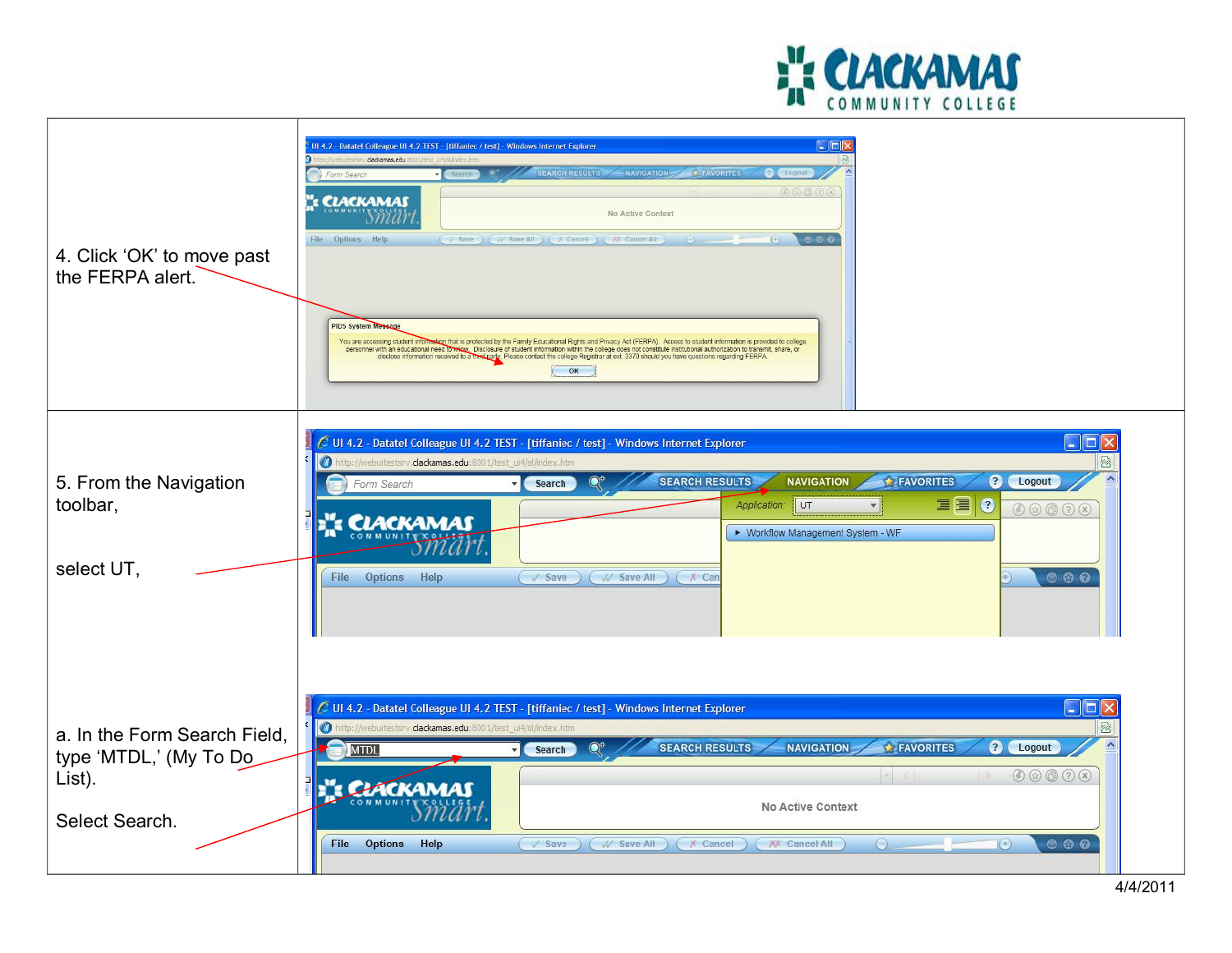

| b. To create a 'Favorite,'<br>click on the yellow star.                                  | <b>SEARCH RESULTS-</b><br><b>NAVIGATION</b><br><b>FAVORITES</b><br>? Logout<br>MTDL: My To Do List<br>Search<br>0 0 0 0 0 0<br><b>EXACKAMAS</b><br>No Active Context<br>000<br>File Options Help<br>$\sqrt{S}$ ave<br>( // Save All )   X Cancel<br><b>XX</b> Cancel All<br>$\odot$<br>$\Theta$<br><b>MTDL - My To Do List</b><br>Hello Tiffanie Clifford, Hr Back Up<br>You do not have an alias turned on at this time.                                                                                                                           |
|------------------------------------------------------------------------------------------|-----------------------------------------------------------------------------------------------------------------------------------------------------------------------------------------------------------------------------------------------------------------------------------------------------------------------------------------------------------------------------------------------------------------------------------------------------------------------------------------------------------------------------------------------------|
| c. Now when you access<br>Datatel UI, 'MTDL' is<br>automatically in your<br>'Favorites.' | <u> Datatel Colleague UI 4,7 TEST - [tiffamec / test] - Windows Internet Explorer</u><br>$\blacksquare$<br>to https:<br>ilptest.clackamas.edu/pages/ColleagueUI42.asp><br>? Logout<br><b>SEARCH RESULTS</b><br><b>NAVIGATION</b><br><b>+ FAVORITES</b><br>MTDL: My To Do List<br>Search<br>0<br>elect one or multiple people. Select a form, or select both people AND a form.<br>$\alpha$<br><b>:": CLACK</b><br>$\bullet$ People<br>EV<br>EV<br>Forms<br>My To Do List (MTDL)<br>File Options Help<br>V Save ) ( W<br><b>MTDL - My To Do List</b> |
| 6. You will now see the<br>leave request(s).                                             | $\odot$<br>$\begin{array}{ccccc}\n\bullet & \bullet & \bullet & \bullet\n\end{array}$<br>Options Help<br>$\sqrt{S}$ ave<br>V Save All<br>$X$ Cancel<br><b>XX</b> Cancel All<br>File<br>$(\bullet)$<br>MTDL - My To Do List<br>Hello Tiffanie Clifford, Hr Back Up<br>You do not have an alias turned on at this time.<br>Turn Alias On and Off NONE<br>Sort Worklist Items by Escalate Date ascending<br>$\bar{\mathbf{w}}$<br>Refresh Pending Items Now                                                                                            |
|                                                                                          | Panding Worklist Items<br>Escalat<br>Reminder<br>Item Created<br>Assignment<br>Priority<br>Workflow Initiator<br>Workflow Age<br>Private<br>Web<br>Bò<br>Online Leave Request<br>02/25/11<br>T. Clifford<br>T. Clifford<br>No<br>28 days<br>No                                                                                                                                                                                                                                                                                                      |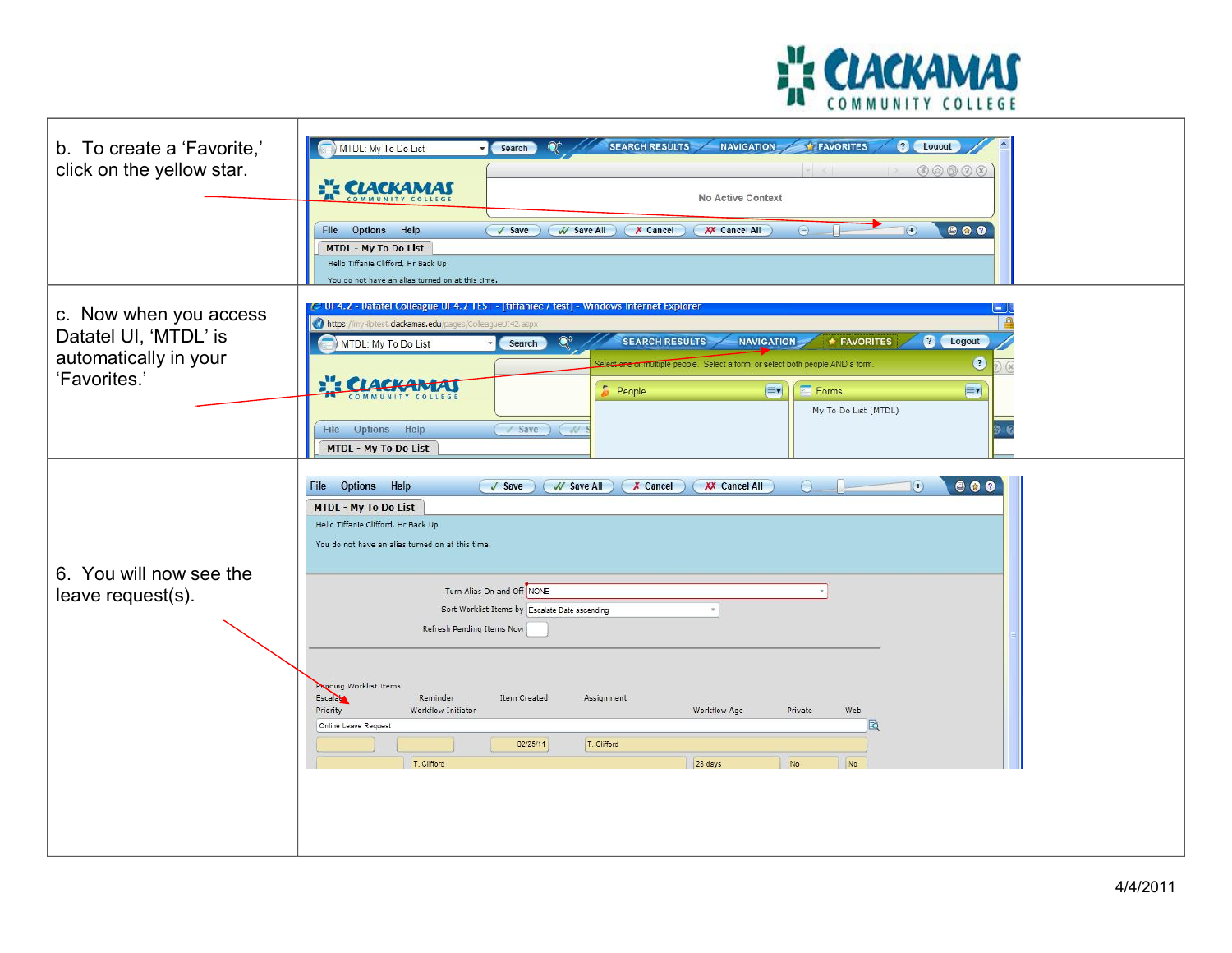

| Select the blue detail button<br>(on the right) to view the<br>specific request. | Pending Worklist Items<br>Escalate<br>Reminder<br>Item Created<br>Assignment<br>Workflow Initiator<br>Priority<br>Online Leave Request<br>02/25/11<br>T. Clifford<br>T. Clifford                                                                            | Workflow Age<br>Private<br>28 days<br>No                                 | Web<br>No                                                                                           |  |
|----------------------------------------------------------------------------------|-------------------------------------------------------------------------------------------------------------------------------------------------------------------------------------------------------------------------------------------------------------|--------------------------------------------------------------------------|-----------------------------------------------------------------------------------------------------|--|
| 7. Review the leave<br>request.                                                  | PELE - Leave - Paid and Unpaid<br>Emp Action: 141<br>Type : Leave Request<br>Leave Plan Description<br>Leave Without Pay<br>1<br>Bereavement<br>$\overline{2}$<br>Admin/Supervisor Vacation<br>$\mathbf{3}$                                                 | Status : New Employm<br>End<br>Start<br>01/01/11<br>01/01/11<br>07/26/10 | Due: 03/28/11<br>Allowed<br>Hours Bal<br>01/01/11<br>0.00<br>01/01/11<br>0.00<br>07/26/10<br>244.00 |  |
|                                                                                  | Leave Plan V1 - Admin/Supervisor Vacation<br><b>Enroll Dates</b><br>07/26/10<br>Request Begin Date<br>03/28/11<br>Request End Date<br>03/28/11<br><b>Total Hours Requested</b><br>9.00<br>Reason for Request Yellow<br>Comments <b>B</b><br>Approval Action | Begin Time<br>End Time<br>New Balance                                    | 235.00                                                                                              |  |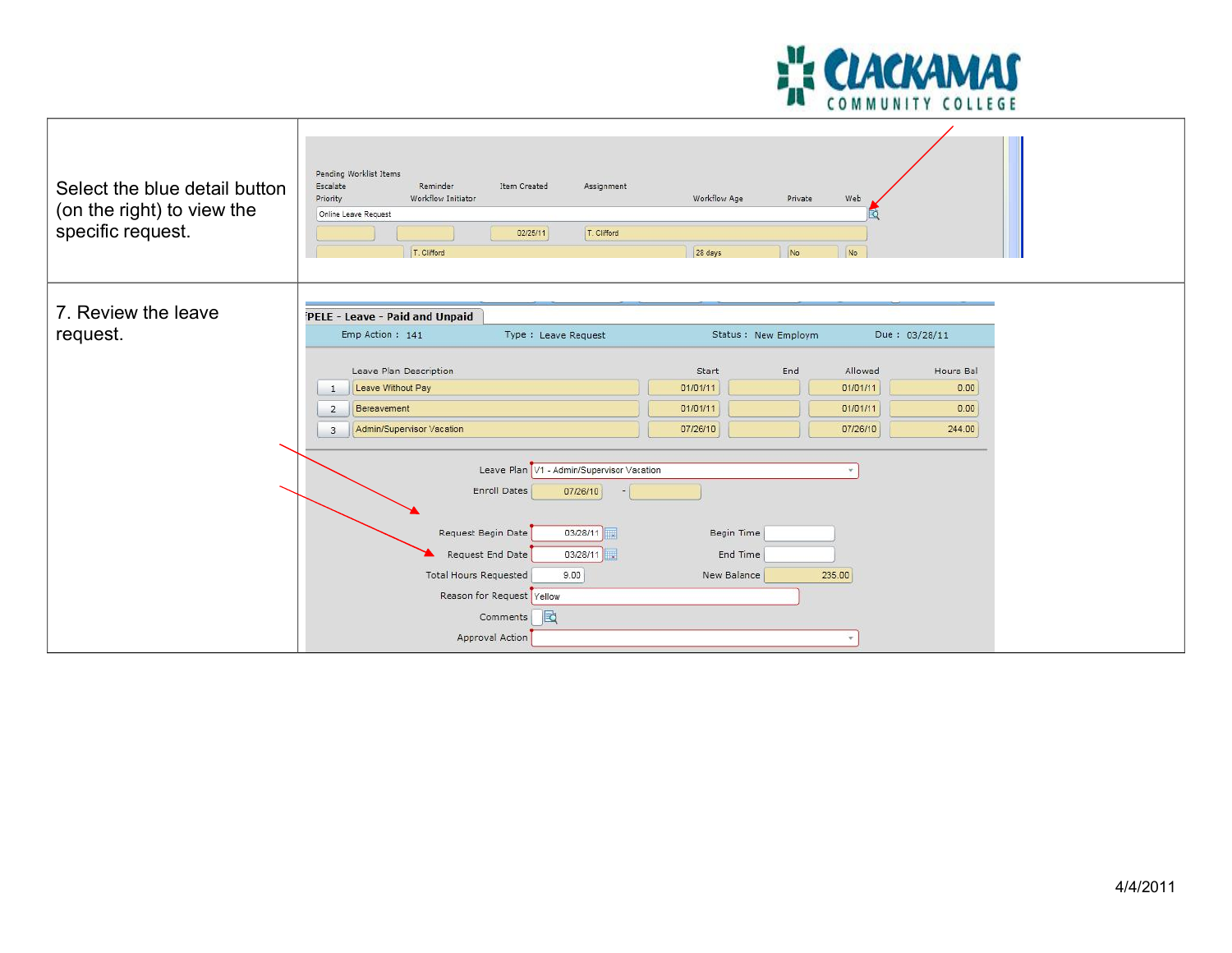

| 8. Take action!                                 | Leave Plan V1 - Admin/Supervisor Vacation                                                                                                                                                                                                                        |
|-------------------------------------------------|------------------------------------------------------------------------------------------------------------------------------------------------------------------------------------------------------------------------------------------------------------------|
| Select "Approval Action."                       | <b>Enroll Dates</b><br>07/26/10                                                                                                                                                                                                                                  |
| FINL: approves<br>CNCL: cancels<br>DENY: denies | Request Begin Date<br>03/28/11<br>Begin Time<br>FINL Final Approval<br>Request End Date<br>CNCL<br>Cancelled<br>DENY<br>Denied<br><b>Total Hours Requested</b><br>NEW Request initiated<br>Reason for Request APPR Approved<br>Final Approval Terminate<br>FINT. |
| If you deny a request, you                      | Comments<br>SUB Submit for Approval                                                                                                                                                                                                                              |
| will be required to write a                     | <b>Approval Action</b>                                                                                                                                                                                                                                           |
| comment. Cancel and deny                        |                                                                                                                                                                                                                                                                  |
| stop the leave request.                         |                                                                                                                                                                                                                                                                  |
| 9. Save!                                        | <b>CONNESSION VILLOCAGINOS, CUU, OUVILI ICSI</b><br><b>SEARCH RESULTS</b><br>$\overline{?}$<br><b>NAVIGATION</b><br><b>FAVORITES</b><br>Logout<br>MTDL: My To Do List<br>Search<br>$\circledcirc \circledcirc \circledcirc \circledcirc$                         |
|                                                 | : CLACKAMAS<br>No Active Context                                                                                                                                                                                                                                 |
|                                                 | $\bigodot$<br>000<br>$\left( \bullet \right)$<br><b>Options</b><br>Help<br><b>XX</b> Cancel All<br>File<br>$\sqrt{$ Save<br>V Save All<br>$X$ Cancel                                                                                                             |
|                                                 | <b>MTDL - My To Do List</b>                                                                                                                                                                                                                                      |
|                                                 | Hello Tiffanie Clifford, Hr Back Up                                                                                                                                                                                                                              |
|                                                 | You do not have an alias turned on at this time.                                                                                                                                                                                                                 |
| 10. E-mail                                      | An e-mail response is now <i>automatically</i> sent to the employee. Within the next few days, full time<br>Classified and Administrative/Supervisory will see this request populated in EZ Time. Faculty will receive                                           |
|                                                 | an e-mail confirming action was taken. The supervisor's responsibility is now complete!                                                                                                                                                                          |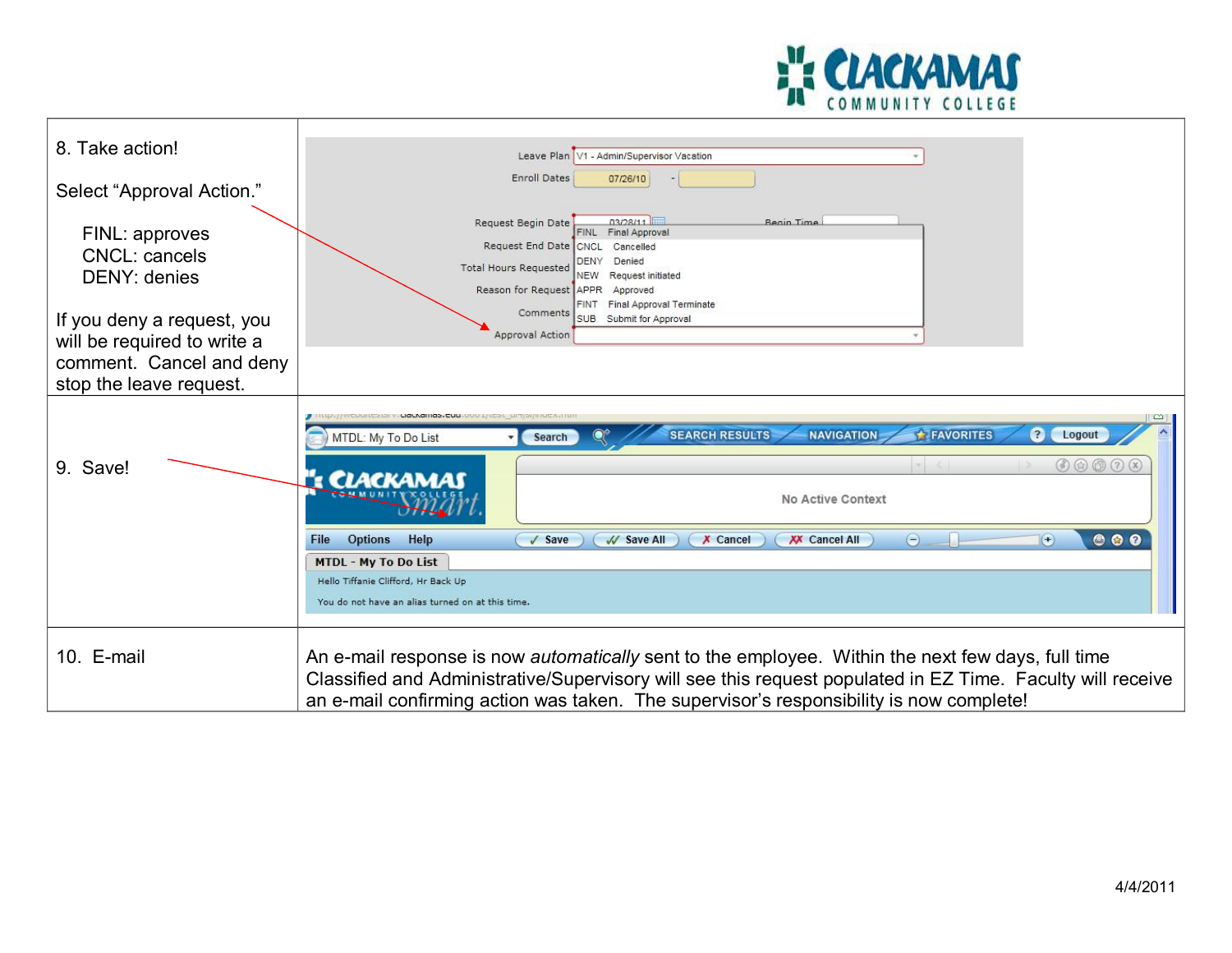

## **SETTING UP YOUR ALIAS**

If you are unavailable to approve leave requests, you need to alert your back up (e.g. alias).

| 1. Login to myClackamas.     | <b>myGlackamas</b>                                                    |
|------------------------------|-----------------------------------------------------------------------|
| Select the Applications tab. | myClackamas Portal > Staff                                            |
|                              | Applications<br>CougarTrax<br>Reports<br>Applications -<br><b>FRx</b> |
| Select Colleague UI 4.2.     | myFiles<br><b>Reporting Services</b>                                  |
|                              | Colleague UI 4.2                                                      |

┑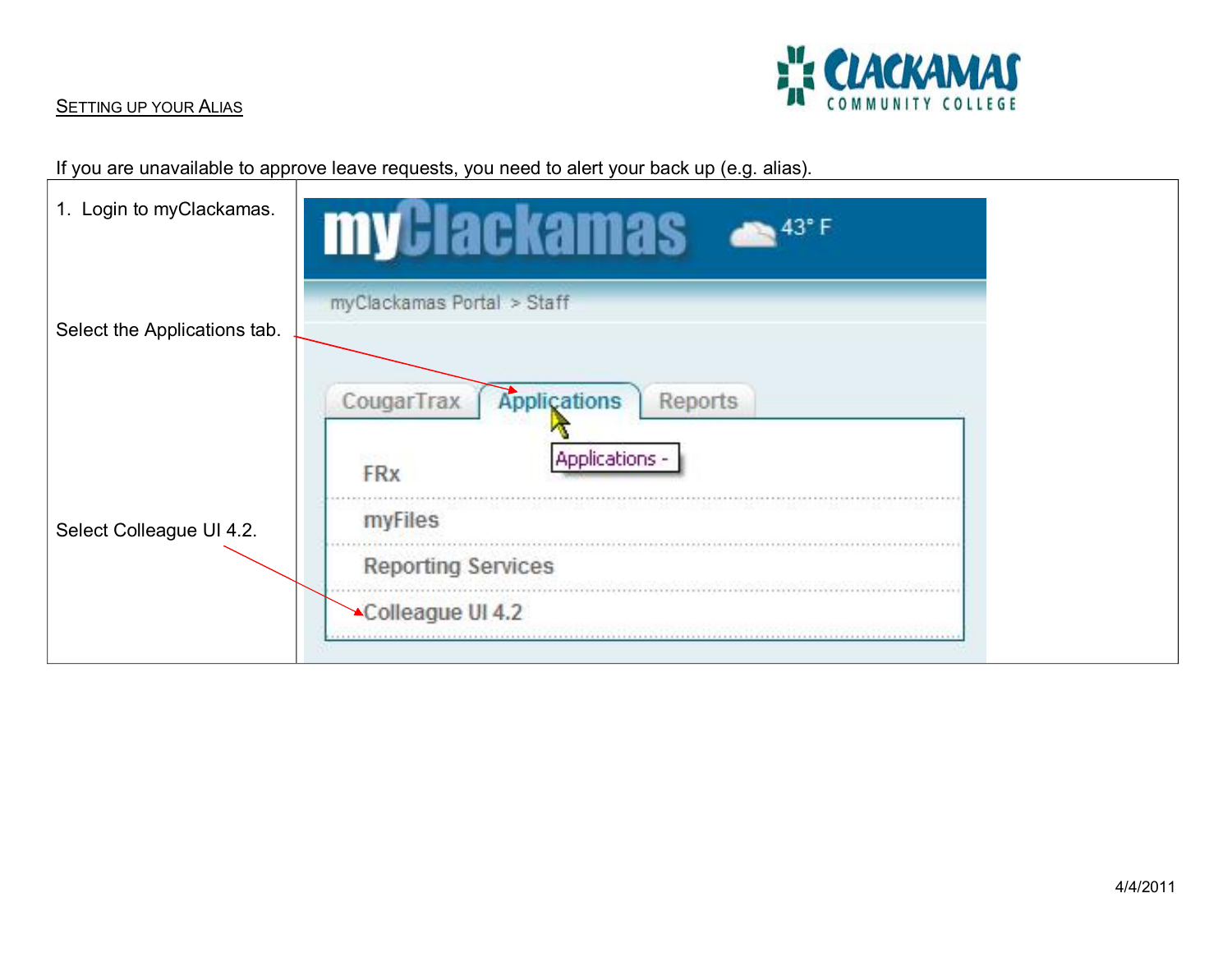

| 2. Select the Navigation<br>tab.<br>Select UT.                                | $\blacksquare$ ok<br>C UI 4.2 - Datatel Colleague UI 4.2 TEST - [tiffaniec / test] - Windows Internet Explorer<br>$\bullet$<br>http://webuitestsrv. <b>clackamas.edu</b> :8001/test_ui4/sl/index.htm<br>図<br><b>SEARCH RESULTS</b><br>FAVORITES<br>0<br>$\land$<br><b>NAVIGATION</b><br>Logout<br>Form Search<br>Search<br>■■●<br>Application UT<br>00000<br>E's CLACKAMAS<br>▶ Workflow Management System - WF<br><b>800</b><br>Options Help<br>Save ( V Save All ) ( X Can<br>File                                                         |
|-------------------------------------------------------------------------------|----------------------------------------------------------------------------------------------------------------------------------------------------------------------------------------------------------------------------------------------------------------------------------------------------------------------------------------------------------------------------------------------------------------------------------------------------------------------------------------------------------------------------------------------|
| Type in "SMAL" in the<br>search field (Set Up My<br>Alias).<br>Select Search. | C UI 4.2 - Datatel Colleague UI 4.2 TEST - [tiffaniec / test] - Windows Internet Explorer<br>$\bullet$<br>clackamas.edu<br>SEARCH RESULTS<br><b>NAVIGATION</b><br>? Logout<br>FAVORITES<br>SMAL<br>Search<br>SMAL: Set Up My Aliases<br>ee<br>Application: UT<br>$\circ$<br>$\circledR$ $\circledR$ $\circledR$<br><b>EXECUTE CLACKAMAS</b><br>▶ Workflow Management System - WF<br>File Options Help<br>( / Save ) ( // Save All ) ( X C                                                                                                    |
| Enter in a begin date, end<br>date and the name of your<br>back up.<br>Save!  | <b>SEARCH RESULTS</b><br>$\mathbb{Q}^*$<br><b>NAVIGATION</b><br>SMAL: Set Up My Aliases<br>Search<br><b>E CLACKAMAS</b><br>No Active Context<br>Options Help<br>File<br>$\sqrt{\text{Save}}$<br>W Save All<br>X Cancel<br><b>XX</b> Cancel All<br><b>SMAL - Set Up My Aliases</b><br>Hello Tiffanie Clifford, Hr Back Up<br>Begins<br>Ends<br>Alias Resource<br>$ A \times  X $ Page $ 1 \text{ of } 1 $ $\mapsto$ $ A $<br>My Organization Role<br>03/20/11<br>03/25/11<br>edwards, marsha<br>1<br>All My Roles<br>福<br>R<br>$\overline{2}$ |